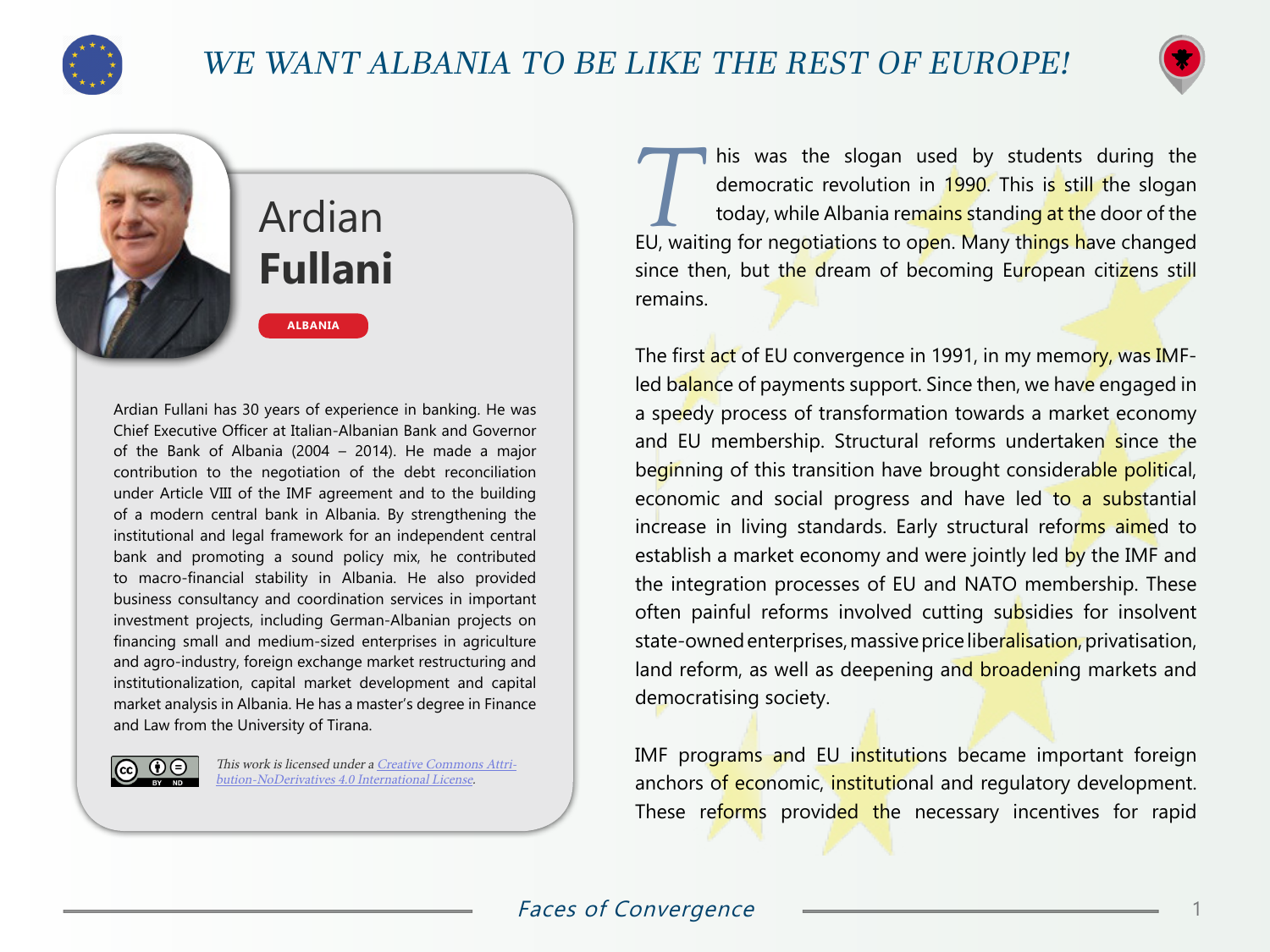



macroeconomic consolidation. Despite ups and downs and a few crisis episodes, Albania repaid its foreign public and private arrears and established the macroeconomic foundations that enabled its fast catching up process. By the beginning of 2000, Albania had made substantial progress on its way towards the European Union. The acquis communautaire and the Maastricht criteria become the most important external anchors of Albania's institutional, political, legal and economic development. Significant progress was made in its EU accession process too. This resulted in further consolidation of macroeconomic conditions as well as responsible monetary and fiscal policies that have contributed to the *impressive* economic performance. For more than a decade, the economy grew by around 6% percent annually with stable inflation and financial markets. Structural reforms aimed at EU membership led to the modernisation and democratisation of the institutional and legal framework.

Albania's institutions and their functioning were designed around the European integration process and European institutions. This is perhaps best exemplified by the central bank, the Bank of Albania, whose objectives, targets, policy tools, organisation and governance model were closely based on the European Central bank.

I highlight the example of the Bank of Albania because I

think the success of the convergence process depends on the implementation of structural reforms that allow the economy to work efficiently, and thus promote political, social and economic convergence towards the EU. This means that each country and its institutions should adopt the standards stemming from the acquis communautaire and other internationally accepted codes (such as the Basle rules) combined with energetic steps to improve the economy, society, culture and the environment.

Albania's EU aspirations have played an important role in its development and have led not only to progress in its society and institutions but also to speedy economic and financial integration with the EU. The EU dominates foreign trade in goods and services, foreign direct investment and the ownership structure of the banking and financial system. This economic and financial integration naturally become an indirect force of integration that accelerated institutional, legal and regulatory convergence in financial markets and the private sector. Once established in Albania, the headquarters of the **EU** financial groups enforced requirements to comply with EU regulations in the financial sector. This became a leading force for the implementation and convergence of laws and regulations.

The integration of Albania's financial markets and banking sector and their institutional, legal and regulatory convergence has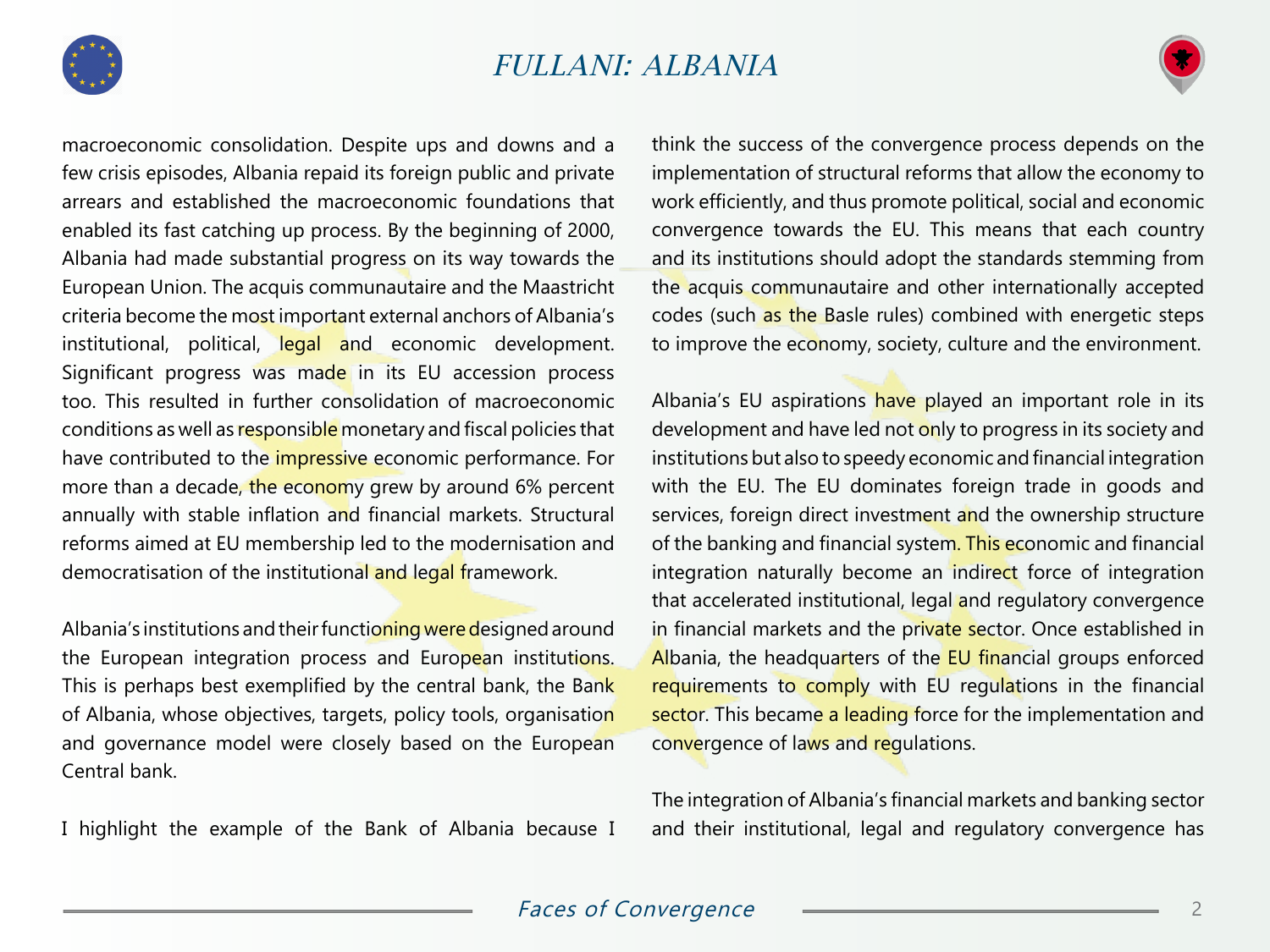



proceeded faster and been more complete than the overall level of political and institutional convergence. Even the considerable scale of 'euroisation' might be considered a natural expression and consequence of convergence by a private sector which understands that full EU membership is completed by the adoption of the euro.

The external anchors provided by the EU integration process have also helped to reinforce domestic policy anchors. Reforms usually have significant political costs and politicians will be tempted to yield for short-term gains, losing the guidance of domestic anchors. That is why I consider the EU integration process a necessary and efficient external anchor for the establishment and maintenance of solid domestic anchors in our societies. Such pressures will be necessary until our society has achieved a higher level of emancipation and wellbeing, which can naturally support its own domestic policy anchors. Our experience shows that this convergence process automatically functioned as a safeguard mechanism for financial and price stability, even during the most difficult financial and EU debt crisis.

These distinctive traits of political, institutional and legislative convergence and economic and financial integration were not unique to Albania but happened across all countries in the region. All south-east European countries have chosen integration with the EU as the main vehicle to deliver sustainable and long-term economic prosperity to their citizens who speak the languages of convergence. Politicians, decision makers, analysts, almost everyone in our countries have named EU accession as the main priority and the top political goal. In this respect, the EU integration process has directly and indirectly supported development and promoted cohesion and cooperation among the countries of the south-east Europe.

Led by the European integration process, the countries of the region have also signed bilateral free trade agreements and coordinated infrastructure projects among themselves. Bank of Albania studies show that these free trade agreements have positively affected trade flows among countries in the region. In this process, they understood that comparative advantages are not burdens but build bridges. Authorities in south-east European countries have shown signs of consistent regional collaboration and are poised to make additional efforts to unify and harmonize their legal, institutional, regulatory and infrastructural frameworks. In this respect, investments in large infrastructure projects, such as the national highway connecting Albania to Kosovo, are not seen as simple patriotic acts but rather as acts of convergence. In this case, the highway promises to grant quick and easy access to Albanian seaports and connect the Balkans with the EU.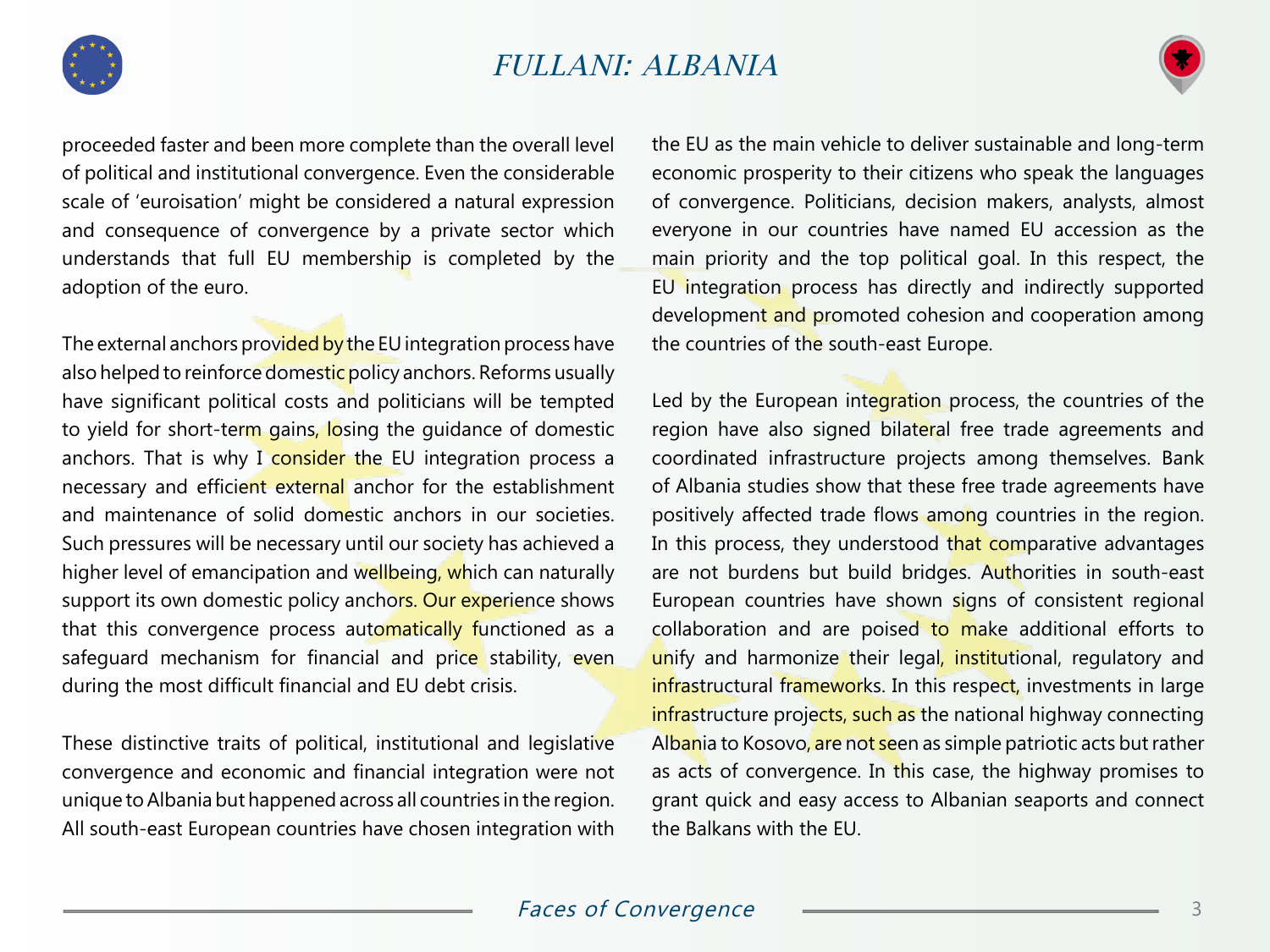



The EU is the principal trading partner across the region and a small group of EU financial institutions dominates the financial system. This has led to increased financial intermediation with EU Member States and has supported trade, investment flows, and institutional strengthening. This expansion of the financial sector and financial flows has also supported real convergence within south-east Europe and simultaneously as well as institutional, legal and regulatory convergence (as described above for Albania).

For more than 20 years, **European integration**, in all its political, economic and financial dimensions, has been the main driving force for the economic and social prosperity of the South-East European region. Our countries have undergone structural reforms and adapted their regulatory, legislative and institutional frameworks as a result of this partnership. These reforms have enhanced the credibility and independence of public institutions and, in particular, the central bank's role and independence.

The process has delivered very positive results and based on development indicators such as GDP per capita, the relative size of financial intermediation, the relative cost of labour and capital, and the level of technology implementation, this process should continue in the future.

New trends in sentiment, which began to emerge after the financial crisis and the sovereign debt crisis, however, are now emerging and these competing ideas are diminishing the anchoring role that the EU and EU integration process has played.

In recent years, the EU has been facing significant challenges from Brexit to Euroscepticism and the rise of populism in politics. Southern EU members, are facing additional problems of fiscal sustainability and in the *financial* sector. Solutions to these challenges by euro area authorities individually or in a concerted manner, will have important and direct economic and political implications also for the economies of south-eastern Europe. The rise of populism and Euroscepticism, Brexit, along with populism and economic and financial stability problems could slow (if not stall) the integration process. If this were to happen, there could be significant and direct negative implications for political, institutional, legal, and economic convergence.

Moreover, some in the EU seem to have lost interest in the region. Any retreat from enlargement would undermine the basis on which the progress towards integration and convergence in the region has been built. Even worse, following the crisis, aiming to put their houses in order, EU regulatory authorities have imposed regulatory requirements for EU groups in the